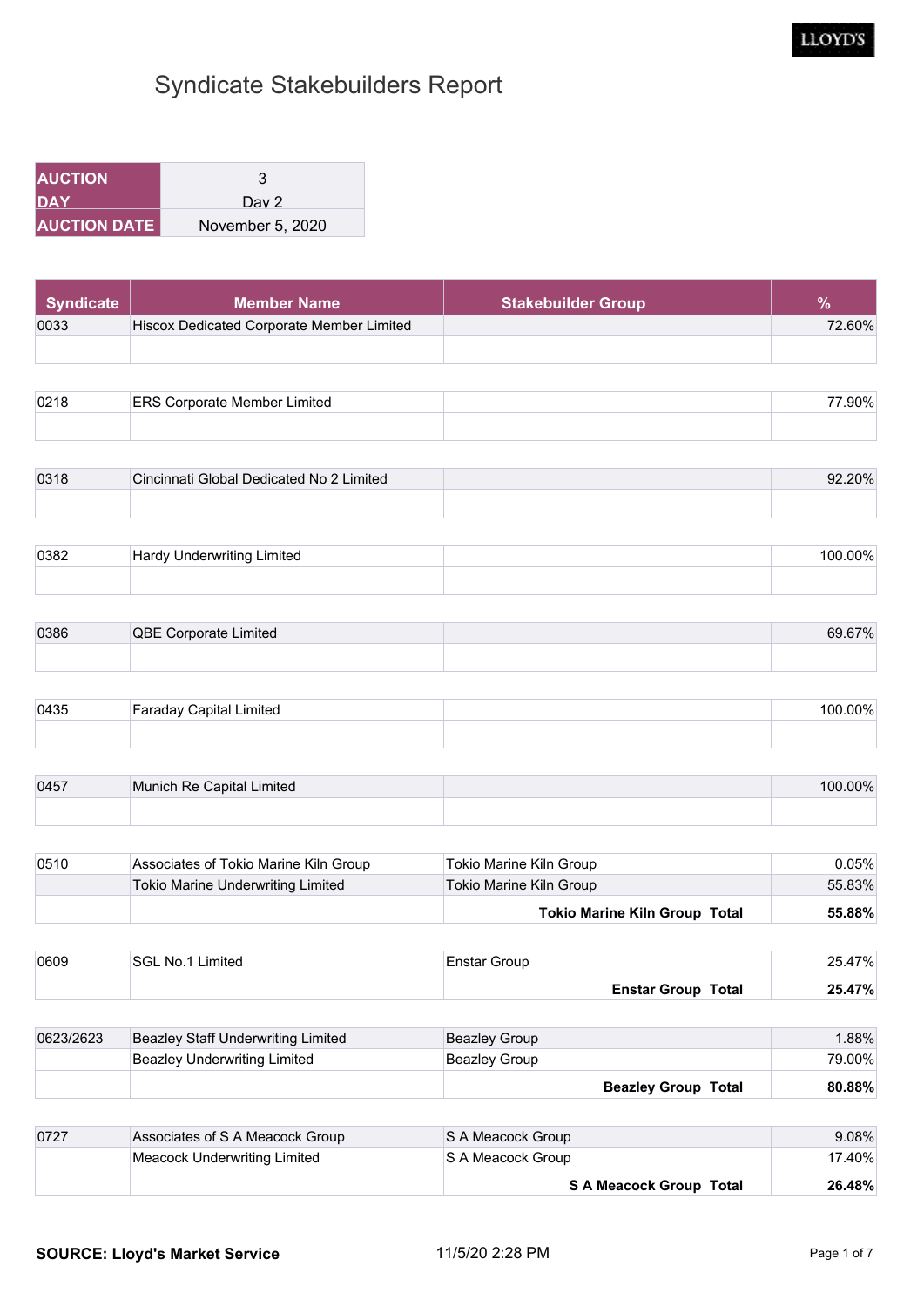

| <b>Syndicate</b> | <b>Member Name</b>                | <b>Stakebuilder Group</b> | %       |
|------------------|-----------------------------------|---------------------------|---------|
| 1084             | CHAUCER CORPORATE CAPITAL (NO. 3) |                           | 100.00% |
|                  |                                   |                           |         |
|                  |                                   |                           |         |
| 1176             | CHAUCER CORPORATE CAPITAL (NO. 3) |                           | 57.21%  |

| 1183 | Talbot 2002 Underwriting Capital Limited | $'00.00\%$ |
|------|------------------------------------------|------------|
|      |                                          |            |

|      |                          | Argo Group Total | 84.45% |
|------|--------------------------|------------------|--------|
|      | Associates of Argo Group | Argo Group       | 0.20%  |
|      | Argo (Zeta) Limited      | Argo Group       | 3.00%  |
|      | ARGO (NO. 604) LIMITED   | Argo Group       | 68.57% |
|      | Argo (Epsilon) Limited   | Argo Group       | 2.22%  |
|      | Argo (Delta) Limited     | Argo Group       | 6.46%  |
| 1200 | Argo (Alpha) Limited     | Argo Group       | 4.00%  |

| 1218 | _imited<br>াNewline Corporate Name L | $00\%$ |
|------|--------------------------------------|--------|
|      |                                      |        |

| 100. | Navigators Corporate Underwriters Limited | $100.00\%$ |
|------|-------------------------------------------|------------|
|      |                                           |            |

|      |                                               | <b>Aegis Group Total</b> | $100.00\%$ |
|------|-----------------------------------------------|--------------------------|------------|
|      | Aegis Electric & Gas International Services   | Aegis Group              | 96.48%     |
| 1225 | Aegis Electric & Gas International Services 5 | Aegis Group              | $3.52\%$   |

| 107<br>$\cdots$ | <b><i><u>Sedenariting</u></i></b> Limited<br>$  -$ | ገበ% |
|-----------------|----------------------------------------------------|-----|
|                 |                                                    |     |

| 1301 | SGL No.1 Limited | Enstar Group              | 100.00% |
|------|------------------|---------------------------|---------|
|      |                  | <b>Enstar Group Total</b> | 100.00% |

| 111 <sup>4</sup> | Ascot Corporate Name L<br>umited | ገበዐ/ |
|------------------|----------------------------------|------|
|                  |                                  |      |

| 1458 | RenaissanceRe Corporate Capital (UK) | 100.00% |
|------|--------------------------------------|---------|
|      |                                      |         |
|      |                                      |         |
| 1492 | Probitas Corporate Capital Limited   | 59.79%  |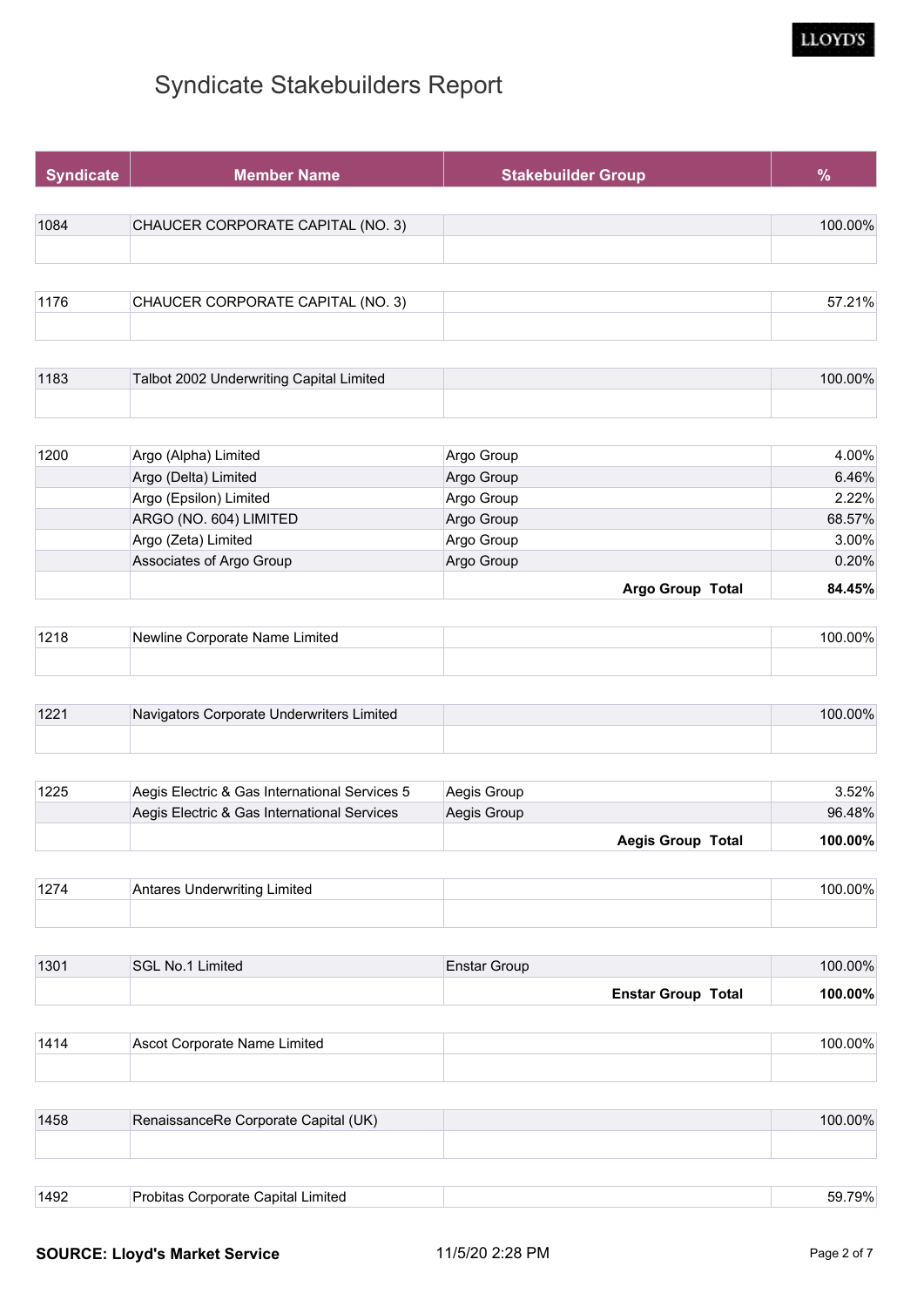| <b>Syndicate</b> | <b>Member Name</b>                        | <b>Stakebuilder Group</b>                   | $\%$   |
|------------------|-------------------------------------------|---------------------------------------------|--------|
|                  |                                           |                                             |        |
|                  | Iris Balanced Corporate Member Limited    | Credit Suisse Asset Mgmt Group              | 13.45% |
|                  | Iris Low Volatility Plus Corporate Member | Credit Suisse Asset Mgmt Group              | 13.45% |
|                  |                                           | <b>Credit Suisse Asset Mgmt Group Total</b> | 26.90% |
| 1686             | Axis Corporate Capital UK II Limited      | <b>AXIS Group</b>                           | 30.00% |

|      |                                        | <b>AXIS Group Total</b> | $100.00\%$     |
|------|----------------------------------------|-------------------------|----------------|
|      | AXIS Corporate Capital UK Limited      | <b>AXIS Group</b>       | 70.00%         |
| 1000 | AXIS COIDOIALE CADILAI UN II LIIIIILEU | <b>AAIS GIUUP</b>       | <b>30.0070</b> |

| 1729 | <b>PRA Corporate Capital Limited</b> |                           | 28.64% |
|------|--------------------------------------|---------------------------|--------|
|      |                                      |                           |        |
|      | Apollo No.14 Limited                 | Apollo Group              | 10.01% |
|      | APOLLO UNDERWRITING NO.5 LIMITED     | Apollo Group              | 5.19%  |
|      |                                      | <b>Apollo Group Total</b> | 15.20% |

| 1840 | <b>Capital Limited</b><br>⊺Munich Re ( | 00.00% |
|------|----------------------------------------|--------|
|      |                                        |        |

| 1856 | Humboldt Corporate Member Limited         | Credit Suisse Asset Mgmt Group              | 25.50%  |
|------|-------------------------------------------|---------------------------------------------|---------|
|      | Iris Balanced Corporate Member Limited    | Credit Suisse Asset Mgmt Group              | 37.25%  |
|      | Iris Low Volatility Plus Corporate Member | Credit Suisse Asset Mgmt Group              | 37.25%  |
|      |                                           | <b>Credit Suisse Asset Mgmt Group Total</b> | 100.00% |

| 1880 | Tokio Marine Underwriting Limited | Tokio Marine Kiln Group       | 100.00%    |
|------|-----------------------------------|-------------------------------|------------|
|      |                                   | Tokio Marine Kiln Group Total | $100.00\%$ |

| 1910 | Point Dume LLP         |            |                         | 41.67% |
|------|------------------------|------------|-------------------------|--------|
|      |                        |            |                         |        |
|      | Argo (Alpha) Limited   | Argo Group |                         | 4.00%  |
|      | ARGO (NO. 604) LIMITED | Argo Group |                         | 44.17% |
|      |                        |            | <b>Argo Group Total</b> | 48.16% |

| 1910 | ∣Starr Syndicate<br>Limited. | 100,00% |
|------|------------------------------|---------|
|      |                              |         |

| 1945 | Sirius International Corporate Member | $100.00\%$ |
|------|---------------------------------------|------------|
|      |                                       |            |

| 1947 | <b>IGIC Re India Corporate Member Limited</b> | $.00\%$ |
|------|-----------------------------------------------|---------|
|      |                                               |         |

LLOYD'S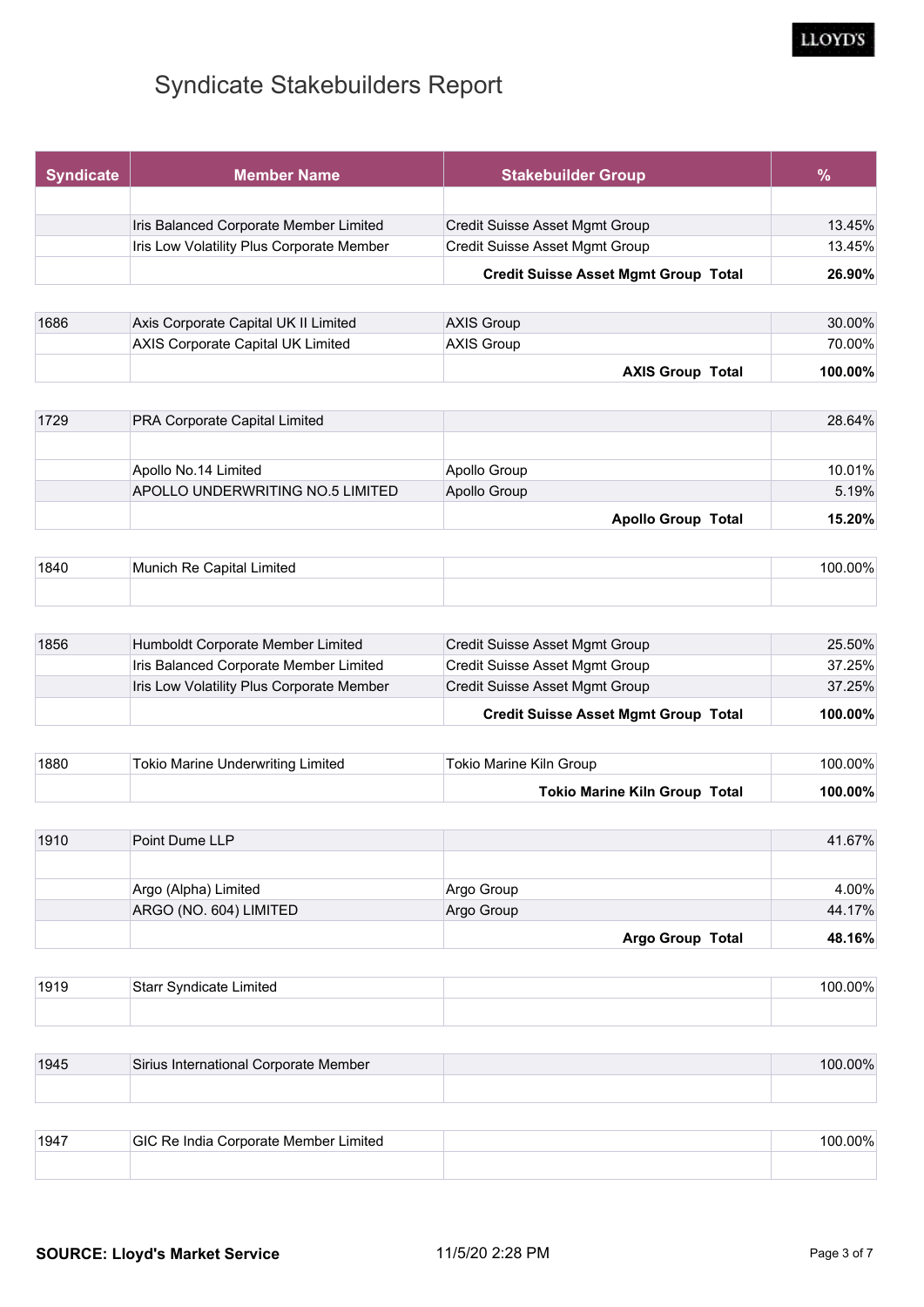#### LLOYD'S

## Syndicate Stakebuilders Report

| <b>Syndicate</b> | <b>Member Name</b>                         | <b>Stakebuilder Group</b>   | %      |
|------------------|--------------------------------------------|-----------------------------|--------|
| 1955             | Barbican Corporate Member Limited          | <b>Barbican Group</b>       | 59.32% |
|                  | BARBICAN CORPORATE MEMBER (NO.10)          | <b>Barbican Group</b>       | 7.83%  |
|                  | Barbican Corporate Member (No. 11) Limited | <b>Barbican Group</b>       | 11.92% |
|                  | Barbican Corporate Member (No.14) Limited  | <b>Barbican Group</b>       | 2.30%  |
|                  | BARBICAN CORPORATE MEMBER (NO.5)           | <b>Barbican Group</b>       | 3.00%  |
|                  | BARBICAN CORPORATE MEMBER (NO.6)           | <b>Barbican Group</b>       | 4.61%  |
|                  |                                            | <b>Barbican Group Total</b> | 88.99% |

| 1967 | WRBC Corporate Member Limited | 20% |
|------|-------------------------------|-----|
|      |                               |     |

|      |                                  | <b>Apollo Group Total</b> | 52.35%   |
|------|----------------------------------|---------------------------|----------|
|      | Associates of Apollo Group       | Apollo Group              | 1.04%    |
|      | APOLLO UNDERWRITING NO.5 LIMITED | Apollo Group              | 13.00%   |
|      | Apollo No.8 Limited              | Apollo Group              | 5.00%    |
|      | Apollo No.14 Limited             | Apollo Group              | $5.00\%$ |
| 1969 | Apollo No.10 Limited             | Apollo Group              | 28.31%   |

| 1975 | ೧overys Capital Limited | 20% |
|------|-------------------------|-----|
|      |                         |     |

| 1991 | Coverys Capital Limited   | 48.97% |
|------|---------------------------|--------|
|      | Coverys Capital No.2 Ltd  | 19.55% |
|      | Coverys Capital No. 3 Ltd | 17.01% |
|      |                           |        |

| 2001 | MS Amlin Corporate Member Limited | 100.00% |
|------|-----------------------------------|---------|
|      |                                   |         |

| 2003 | atlin Svndicate Limited: ،<br>$\sim$ $\sim$ $\sim$ $\sim$ $\sim$ $\sim$ $\sim$ | שחח חר<br>70 |
|------|--------------------------------------------------------------------------------|--------------|
|      |                                                                                |              |

| 2010 | Cathedral Capital (1998) Limited | 59.78% |
|------|----------------------------------|--------|
|      |                                  |        |

| 2012 | ∟td<br>⊟Arch Syndicate Investments ! | በበ% |
|------|--------------------------------------|-----|
|      |                                      |     |

| 2015 | SCOR Underwriting Limited | 100.00% |
|------|---------------------------|---------|
|      |                           |         |
|      |                           |         |

2019 BARBICAN CORPORATE MEMBER (NO.10) Barbican Group 100.00%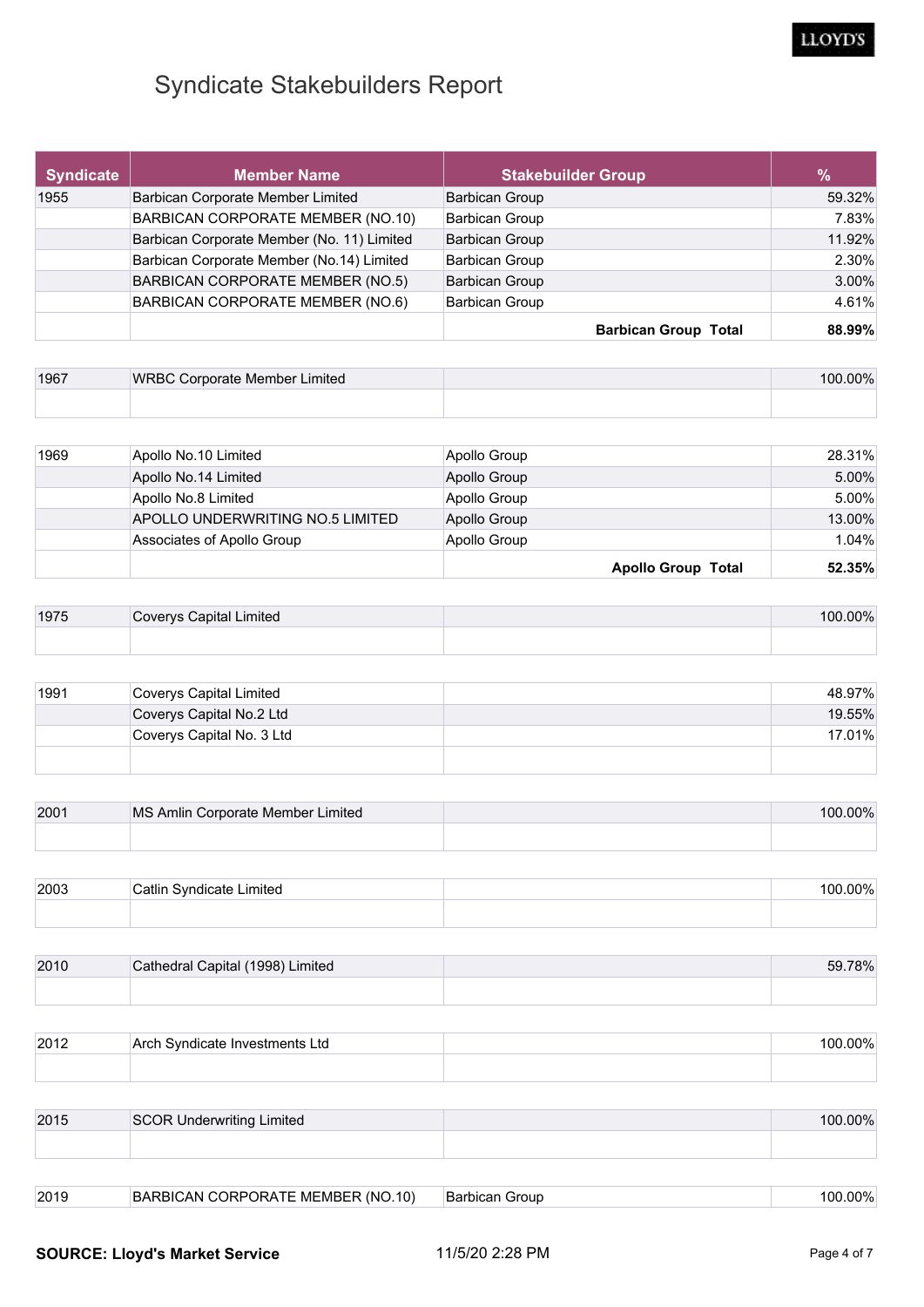| <b>Syndicate</b> | <b>Member Name</b>                 | <b>Stakebuilder Group</b>   | $\%$    |
|------------------|------------------------------------|-----------------------------|---------|
|                  |                                    | <b>Barbican Group Total</b> | 100.00% |
|                  |                                    |                             |         |
| 2121             | ARGENTA UNDERWRITING NO.10 LIMITED | Argenta Group               | 8.02%   |
|                  | ARGENTA UNDERWRITING NO.2 LIMITED  | Argenta Group               | 6.05%   |
|                  | ARGENTA UNDERWRITING NO.3 LIMITED  | Argenta Group               | 14.47%  |
|                  | ARGENTA UNDERWRITING NO.9 LIMITED  | Argenta Group               | 1.42%   |
|                  | Inter Hannover (No.1) Limited      | Argenta Group               | 25.33%  |
|                  |                                    | <b>Argenta Group Total</b>  | 55.30%  |

| 2232 | Allied World Capital (Europe)<br>Limited | <u>ባበ% </u> |
|------|------------------------------------------|-------------|
|      |                                          |             |

| 2288 | Nameco (No. 1342) Limited              |                   |                           | 25.18% |
|------|----------------------------------------|-------------------|---------------------------|--------|
|      | RenaissanceRe Corporate Member (No. 2) |                   |                           | 26.41% |
|      |                                        |                   |                           |        |
|      | Asta Corporate Member Limited          | ASTA Group        |                           | 21.48% |
|      | Asta Corporate Member (No. 2) Limited  | <b>ASTA Group</b> |                           | 7.75%  |
|      |                                        |                   | <b>ASTA Group Total</b>   | 29.23% |
|      | Apollo No.14 Limited                   | Apollo Group      |                           | 8.80%  |
|      |                                        |                   | <b>Apollo Group Total</b> | 8.80%  |

| 2357 | enhila<br>Lta<br>. ר:כ | 20% |
|------|------------------------|-----|
|      |                        |     |

| 2488 | Chubb Capital I Limited | $00\%$ |
|------|-------------------------|--------|
|      |                         |        |

| 2786 | Everest Corporate Member limited | $00\%$ |
|------|----------------------------------|--------|
|      |                                  |        |

| 2791 | Associates of Managing Agency Partners | Managing Agency Partners Group              | 4.02%     |
|------|----------------------------------------|---------------------------------------------|-----------|
|      | Map Capital Limited                    | Managing Agency Partners Group              | 15.30%⊧   |
|      |                                        | <b>Managing Agency Partners Group Total</b> | $19.32\%$ |

| 2987 | <b>Brit UW Limited</b> | 100.00% |
|------|------------------------|---------|
|      |                        |         |

| 2988 | <b>Brit UW Limited</b> | 83% |
|------|------------------------|-----|
|      |                        |     |

| 2999 | QBE<br>Limited<br>Corporate | $00\%$ |
|------|-----------------------------|--------|
|      |                             |        |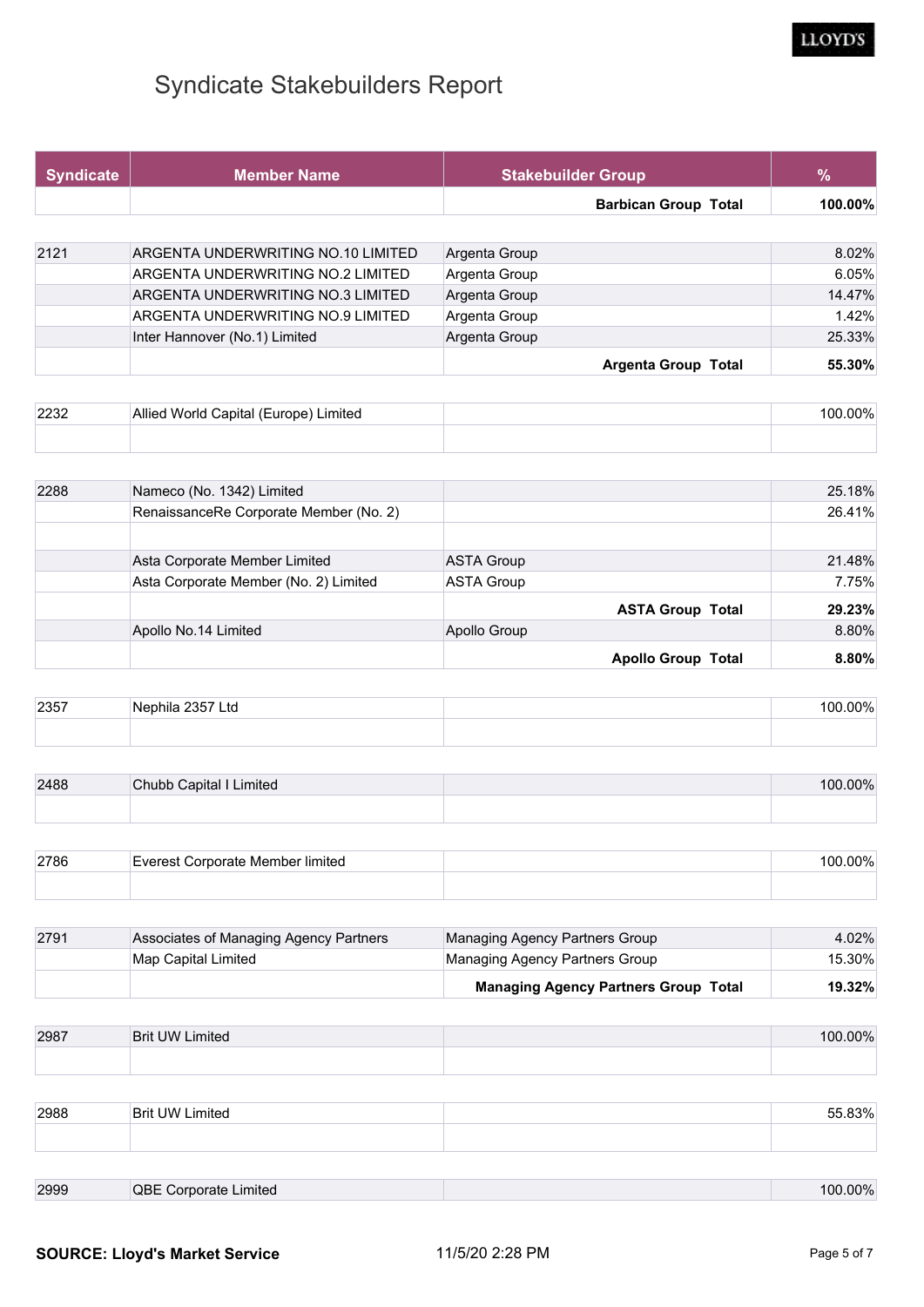#### LLOYD'S

| <b>Syndicate</b> | <b>Member Name</b>            | <b>Stakebuilder Group</b> | %       |
|------------------|-------------------------------|---------------------------|---------|
|                  |                               |                           |         |
|                  |                               |                           |         |
| 3000             | <b>Markel Capital Limited</b> |                           | 100.00% |
|                  |                               |                           |         |

| 3002 | Catlin (One) Limited | 100.00% |
|------|----------------------|---------|
|      |                      |         |

| 3010 | Cathedral Capital (1998) I<br>Limited | $00\%$ |
|------|---------------------------------------|--------|
|      |                                       |        |

| 3268 | Agora CCM 3 Ltd                  |                           | 19.92% |
|------|----------------------------------|---------------------------|--------|
|      | <b>AGORA CCM 5 LIMITED</b>       |                           | 26.05% |
|      |                                  |                           |        |
|      | Apollo No.14 Limited             | Apollo Group              | 14.09% |
|      | APOLLO UNDERWRITING NO.5 LIMITED | Apollo Group              | 5.64%  |
|      |                                  | <b>Apollo Group Total</b> | 19.73% |

| 3622 | Beazley Underwriting Limited | <b>Beazley Group</b>       | 100.00%    |
|------|------------------------------|----------------------------|------------|
|      |                              | <b>Beazley Group Total</b> | $100.00\%$ |

| 3623 | Beazley Underwriting Limited | Beazley Group              | 100.00%    |
|------|------------------------------|----------------------------|------------|
|      |                              | <b>Beazley Group Total</b> | $100.00\%$ |

| 3624 | Hiscox Dedicated Corporate Member Limited | 100.00% |
|------|-------------------------------------------|---------|
|      |                                           |         |

| 3902 | Corporate Member Limited<br>Ark 1 | ገበ0/ |
|------|-----------------------------------|------|
|      |                                   |      |

| 4000 | Hamilton Corporate Member Limited | 100.00% |
|------|-----------------------------------|---------|
|      |                                   |         |

| 4020 | Ark Corporate Member Limited | $00\%$ |
|------|------------------------------|--------|
|      |                              |        |

| NAMECO (NO.808) LIMITED | 100.00% |
|-------------------------|---------|
|                         |         |
|                         |         |

| 444 | ימור<br>miter.<br>amiai<br>он<br>™ | יוור. | 770/<br>1.0170 |
|-----|------------------------------------|-------|----------------|
|     |                                    |       |                |